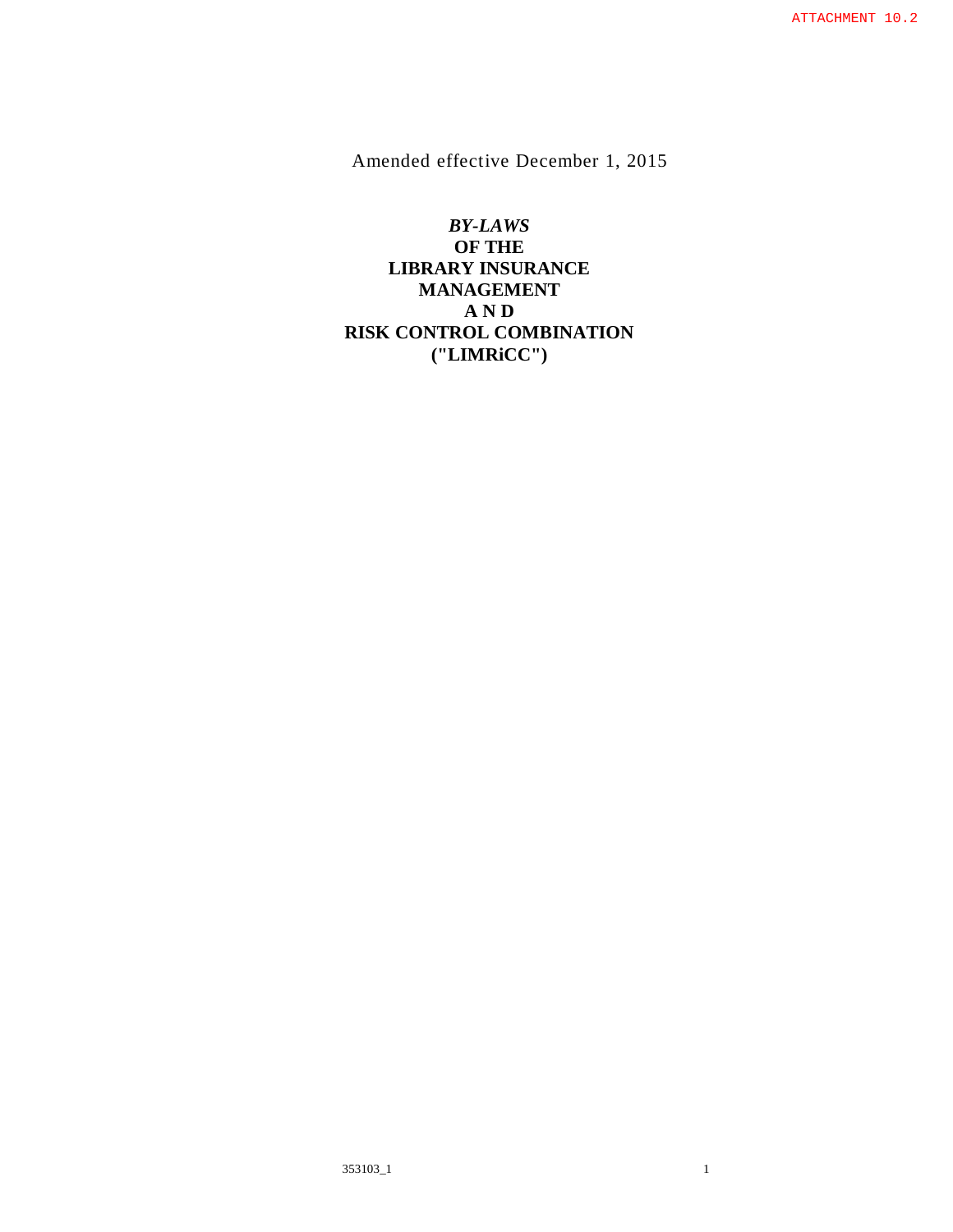# **TABLE OF CONTENTS**

|              | Page                                   |  |
|--------------|----------------------------------------|--|
| Article I.   |                                        |  |
| Article II.  |                                        |  |
| Article III. |                                        |  |
| Article IV.  |                                        |  |
| Article V.   |                                        |  |
| Article VI.  | Liability of LIMRICC, Its Officers and |  |
|              |                                        |  |
|              |                                        |  |
| Article IX.  |                                        |  |
| Article X.   |                                        |  |
| Article XI.  |                                        |  |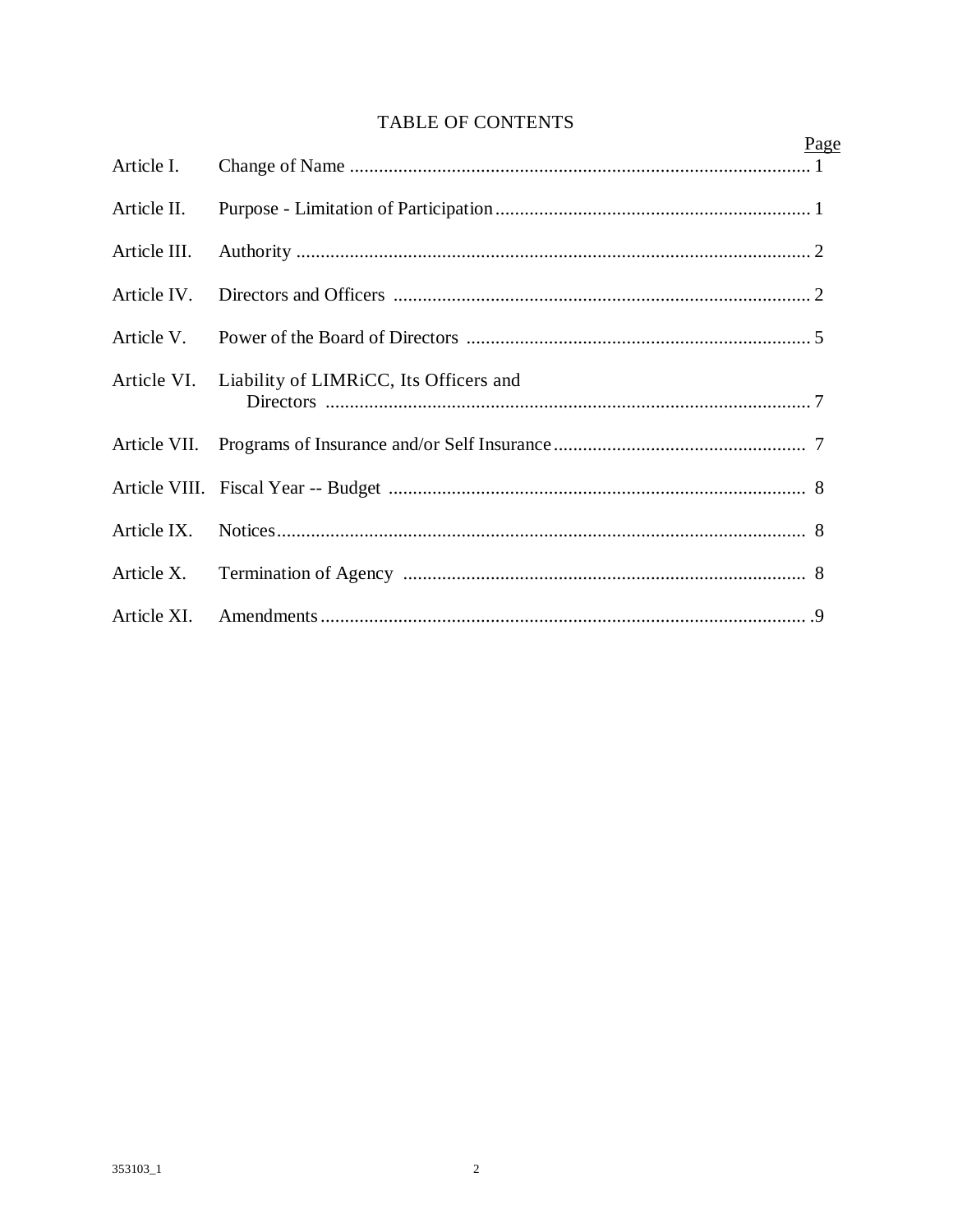# BY-LAWS OF THE LIBRARY INSURANCE MANAGEMENT AND RISK CONTROL COMBINATION ("LIMRiCC")

#### **Article I. Change of Name**

The name of LIMRiCC shall be changed to Library Insurance Management and Risk Control Combination. The Library Insurance Management and Risk Control Combination ("LIMRiCC") is an intergovernmental entity voluntarily established by contracting Library Systems, including the Metropolitan Library System, Boards of Library Trustees, Library Districts and Intergovernmental Entities that provide services to Public Libraries, Library Districts and Library Systems (Members).

# **Article II. Purpose - Limitation of Participation — The Previous Programs**

The purpose of LIMRiCC is to provide conventional insurance coverage and/or self-insurance for claims against its Members, including any one or more of the following types of insurance coverage:

> Building and Contents General Liability Automobile Liability Errors and Omissions Unemployment Compensation Worker's Compensation Boiler and Machinery

It is the purpose of the Members of LIMRiCC to obtain through LIMRiCC conventional insurance coverage and/or self-insurance coverage under one or more of the Programs described in the By-laws of LIMRiCC as in effect from time to time. Each Member must submit a written application to the Board of Directors for participation in the particular Program or Programs such Member desires. No Member of LIMRiCC shall have any right to participate in or to obtain insurance coverage under any Program of insurance or self- insurance solely by reason of its membership in LIMRiCC: and no insurance company or self-insurance pool shall have any obligation to any Member of LIMRiCC until such Member has been accepted by LIMRiCC and by such insurance company or self-insurance pool (as appropriate) as a participant in a Program of insurance coverage provided by such insurance company or self-insurance pool (as appropriate).

The following Programs have previously been established by agreement between the Suburban Library System, Metropolitan Library System and participating Libraries: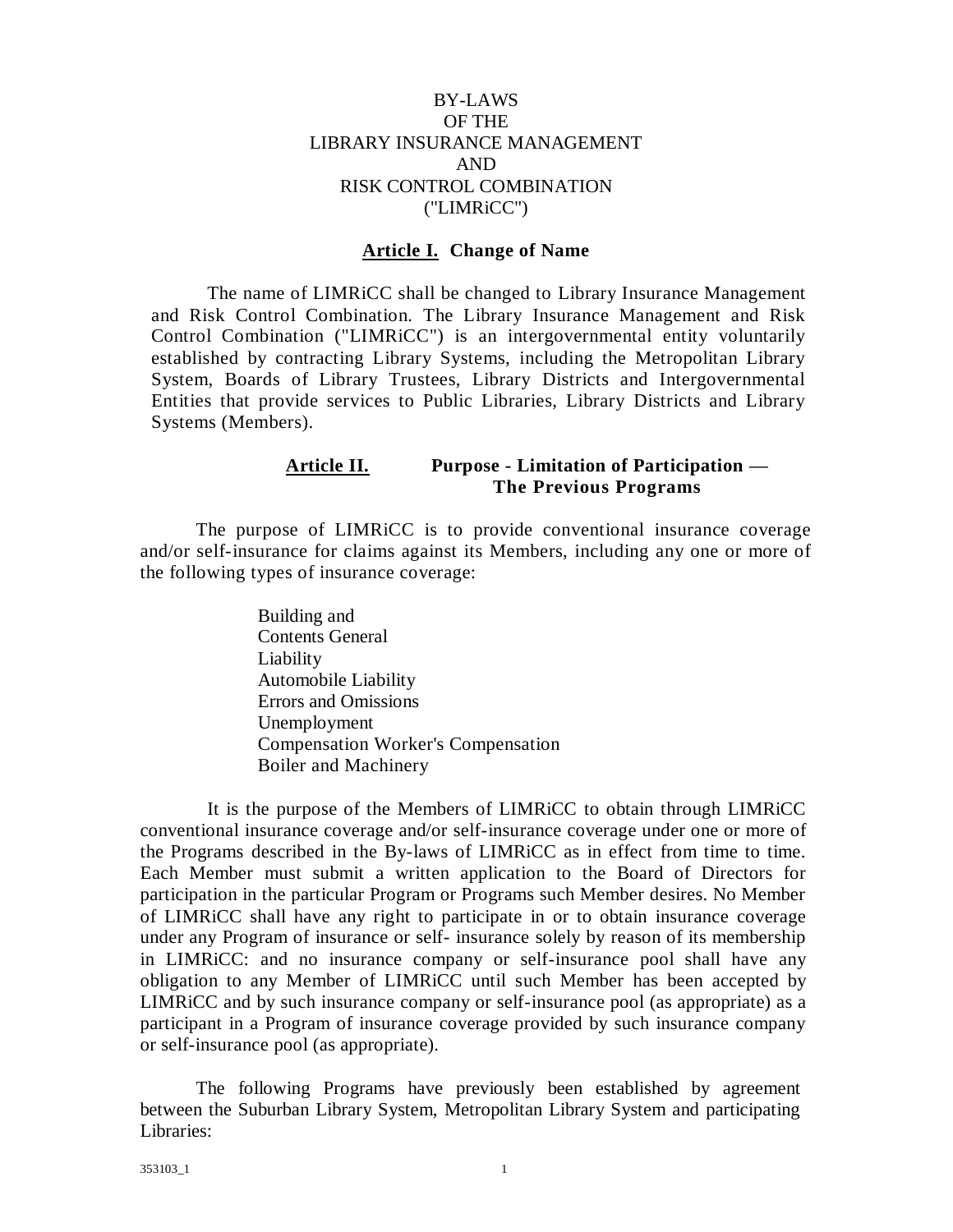- A. The Unemployment Compensation Program;
- B. The Program providing Joint-Self Insurance;

These Programs established by LIMRiCC are referred to herein as the "Previous Programs."

It is the intent that the Previous Programs be continued through the agreements with LIMRiCC without interruption of coverage and providing credits where indicated from the prior coverage.

All credit balances in Member's accounts under the Previous Programs shall be transferred to the Member's accounts under the LIMRiCC Program. There shall be no interruption of coverage from the Previous Program.

LIMRiCC has also established the Program of Purchase of Health Insurance.

# **Article III. Authority**

LIMRiCC is established pursuant to the intergovernmental cooperation clause as set forth in Article VII, Sec. 10 of the Constitution of the State of Illinois; 5 ILCS 220/1 et seq. and in particular, Sec. 220/6 of the Illinois Compiled Statutes and by the provisions of the Local Governmental and Governmental Employees Tort Immunity Act (745 ILCS 10/1-101 et seq.)

# **Article IV. Directors and Officers**

- A. There is hereby established a Board of Directors of LIMRiCC. The Board of Directors of LIMRiCC shall consist of five (5) Board Members At Large. Representatives from Members of LIMRiCC, as well as any other individual, are eligible to run for election for the position of Board Member At Large, provided however that (a) representatives from Members participating in the Self-Insured Health Insurance Plan under LIMRiCC's Employee Benefit Insurance Program must always make up a majority of the Board Members At Large and (b) only one representative from any one Member may be elected to the Board. A representative from a Member may be a trustee, library director, executive director, or his/her designee.
- B. The call for candidates will be conducted from January 1 to January 31 with the electronic voting election to be held February 15 through March 31. Each Member will have one (1) vote for each slated position. No individual shall serve more than two (2) consecutive terms as Board Member At Large.
- C. The first term for Board Members shall begin on April 1, 2010. For that term, the three Board members who receive the most votes shall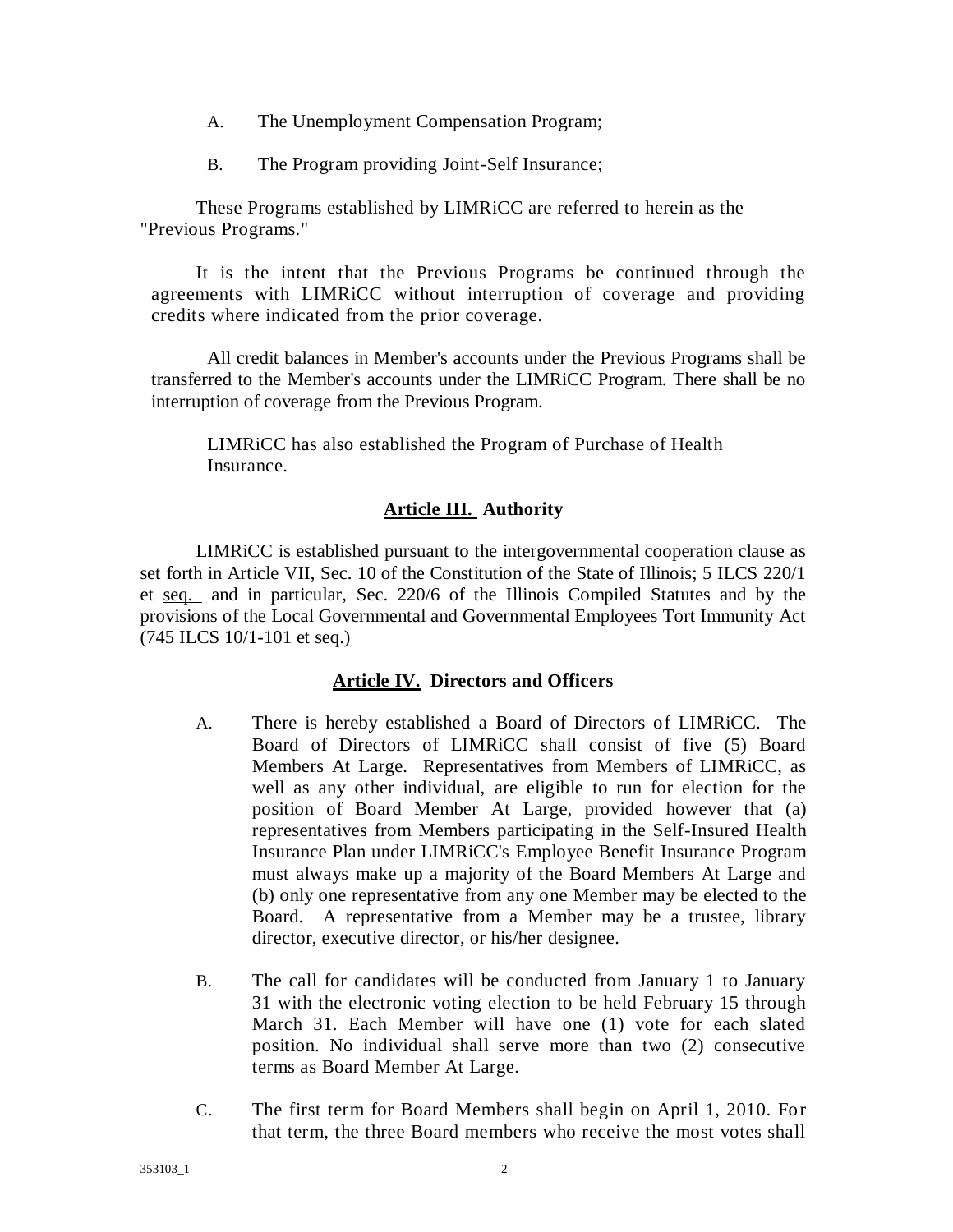serve for two years and the remaining Board members shall serve for one year. In the event of a tie, the Board Members that shall serve for two years will be determined by lot. The Executive Director or his/her designee shall conduct the process. Thereafter, all Board Members shall serve for two year terms.

- D. The Board shall declare a vacancy in the office of Board Member At Large when an elected or appointed Board Member (i) declines, fails, or is unable to serve, or (ii) no longer holds the position of trustee, executive director/designee or library director/designee for the same LIMRiCC Member. Absence without cause from all regular board meetings for a period of one year shall be a basis for declaring a vacancy. All vacancies shall be filled by appointment by the remaining Board Members until the next regular election of Board members, at which time a Board Member shall be elected for the remainder of the unexpired term, if any.
- E. The Board of Directors of LIMRiCC shall appoint from among their number a Chairman, Vice Chairman, Secretary and Treasurer. The Board of Directors may also appoint additional officers and assign duties to them.

The Chairman shall preside at all meetings of the Board of Directors. The Chairman may request information from any officer or the Board of Directors of LIMRiCC or any employee or independent contractor of LIMRiCC. The Chairman shall vote on all matters that come before the Board. The Chairman shall have such other powers and duties as are set forth in these By-laws and as he may be given from time to time by action of the Board.

The Vice Chairman shall carry out all duties of the Chairman during the absence or inability of the Chairman to perform such duties and shall carry out such other functions as are assigned from time to time by the Chairman or the Board of Directors.

The Treasurer shall have charge and custody and shall be responsible for all funds and securities of LIMRiCC; receive and give all receipts for monies due and payable to LIMRiCC from any source whatsoever; deposit all such monies in the name of LIMRiCC in such banks, savings and loan associations or other depositories as shall be selected by the Board of Directors; invest the funds of LIMRiCC as are not immediately required in such investments as the Board of Directors shall specifically or generally select from time to time; and maintain the financial books and records of LIMRiCC; provided, however, that all investments of LIMRiCC funds shall be made only in the manner permitted to an Illinois tax-supported public library. The Treasurer shall, in general, perform all the duties incident to the office of Treasurer and such other duties as from time to time may be assigned to him by the Board of Directors. In performing these duties, the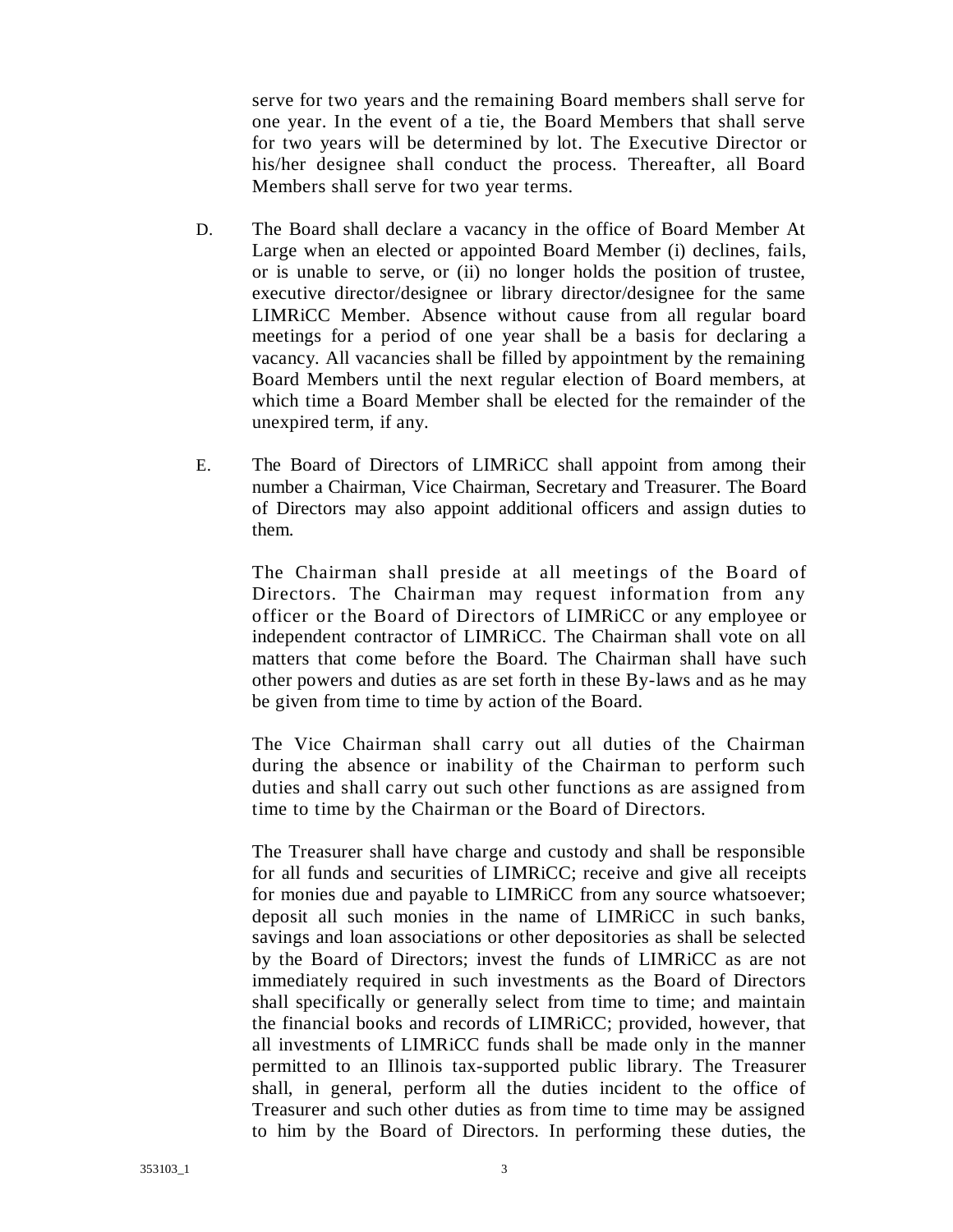Treasurer shall work with LIMRiCC staff and/or any individual or entity that contracts with LIMRiCC to provide accounting and/or related services.

The Treasurer shall account for each separate program of insurance separately and shall keep a record of the account balances in each program for each participant.

The Secretary shall keep the official records of LIMRiCC. The Secretary shall see to the keeping of the minutes of meetings of LIMRiCC and shall see to the sending of all notices required by these By-laws and shall carry out other clerical duties of LIMRiCC.

- F. LIMRICC shall purchase a bond in sufficient amount as determined by the Board of Directors to assure the fidelity of the Chairman and Vice Chairman of the Board, the Treasurer and any other officer or employee who shall have the right to authorize the transfer or payment of LIMRiCC funds. The Board of Directors, by motion, may increase or decrease the amount of such bonds or change the persons covered.
- G. A quorum shall consist of a majority of the Board of Directors. Except as provided in Paragraph H below, or elsewhere in these By-laws, a simple majority of a quorum shall be sufficient to pass upon all matters.
- H. A greater vote than a majority of a quorum shall be required to approve the following matters:

1. The Board of Directors may establish one or more rules requiring approval by a vote greater than a majority of a quorum; provided, however, that such rules may only be established by a greater than a majority vote at least equal to the greater than majority percentage stated within the proposed rule;

2. The admission of a new Member shall require a two-thirds (2/3) vote for approval by Board of Directors;

3. Any amendment of these By-laws shall require a two-thirds (2/3) vote for approval by Board of Directors; provided, however, no amendment shall have the effect of depriving a member of a vested contractual right without the consent of the Member.

4. Termination of LIMRiCC shall require a two-thirds vote for approval by Board of Directors (Article X).

I. A majority of all Board members shall be required to approve (a) the Membership Contributions and (b) the PHIP and SHIP benefits at its September Board meeting (Membership Contributions, PHIP and SHIP are defined as set forth in LIMRiCC's Intergovernmental Agreement).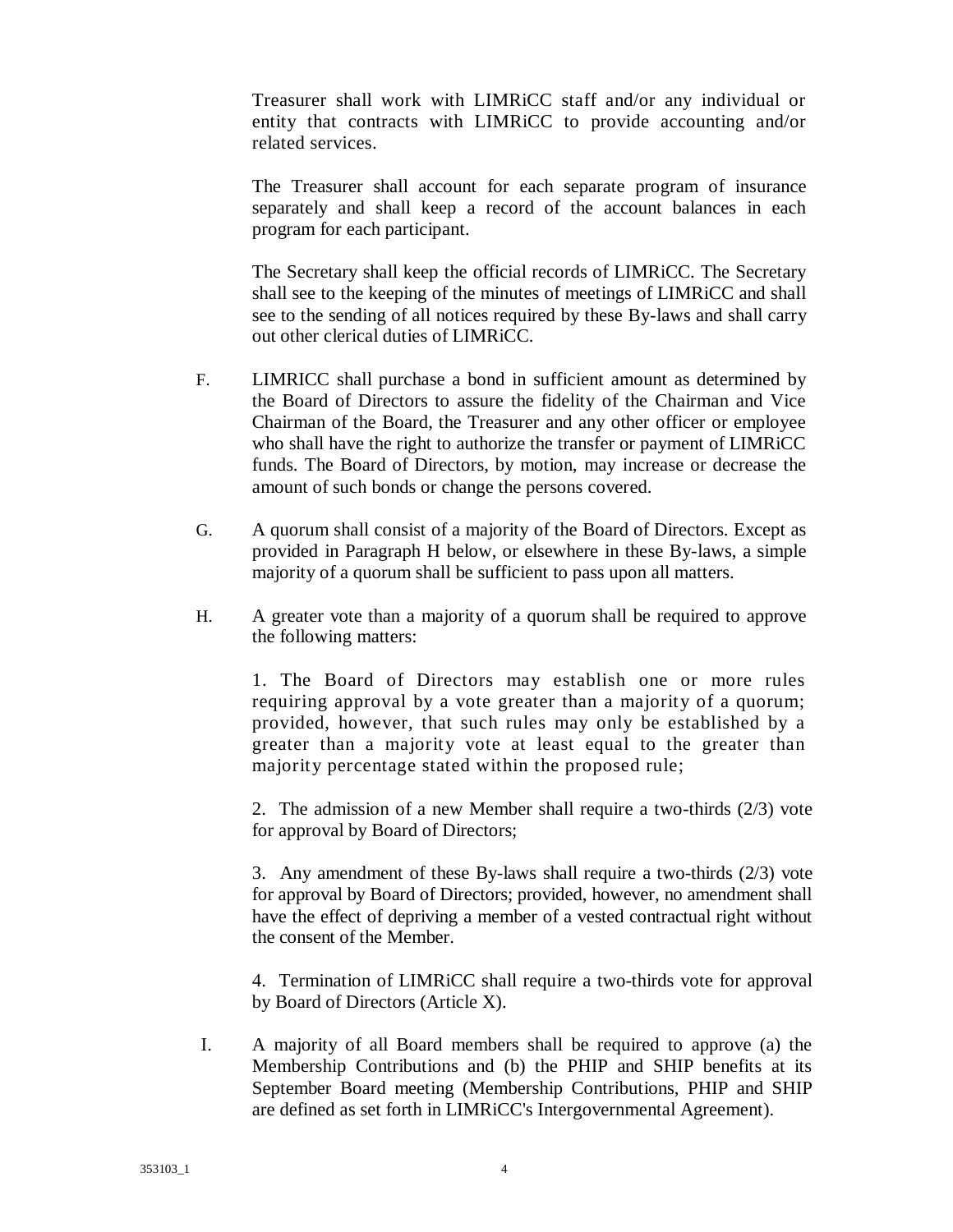- J. No one serving on the Board of Directors shall receive any salary from LIMRiCC; provided, however, Directors shall be reimbursed for lawful expenses incurred as officers of LIMRiCC.
- K. Regular meetings of the Board of Directors shall be held, at a minimum, on a quarterly basis, and the Board of Directors shall set a schedule for such regular meetings. As part of or in addition to its regular meetings, the Board of Directors shall hold a Spring Renewal Meeting (as that term is defined in LIMRiCC's Intergovernmental Agreement) no later than May  $31<sup>st</sup>$  of each year and a Fall Renewal Meeting (as that term is defined in LIMRICC's Intergovernmental Agreement) no later than October  $15<sup>th</sup>$  of each year. Special meetings may be called by the Chairman or by any other three (3) Directors on notice to the Chairman. At least four (4) days prior written notice of regular or special meetings shall be given to all Directors and an Agenda specifying the subject of any special meeting shall accompany such notice. Such notice may be given by electronic mail or U.S. mail.

# **Article V. Power of the Board of Directors**

- A. The Board of Directors shall determine the general policy of LIMRiCC, which policy shall be followed by all LIMRICC officers, agents, employees and independent contractors employed by LIMRiCC. Subject to the specific limitations herein, the Board of Directors shall have the responsibility for:
	- 1. Hiring LIMRiCC agents, employees, attorneys, fund managers, consultants and other independent contractors.

LIMRiCC staff is designated to manage the LIMRiCC programs, provided the annual compensation for these services shall not exceed the following without the consent of fifty percent (50%) of the Members:

The Unemployment Compensation Program as set forth in the Intergovernmental Agreement

The Self-Insurance Program \$12,000.00

Employee Benefit Insurance Program as set forth in the Intergovernmental Agreement

Setting of compensation for all persons, firms, corporations and attorneys employed by LIMRiCC;

2. Except as otherwise provided, making payment for expenses of LIMRiCC from particular funds which the expenses are applicable;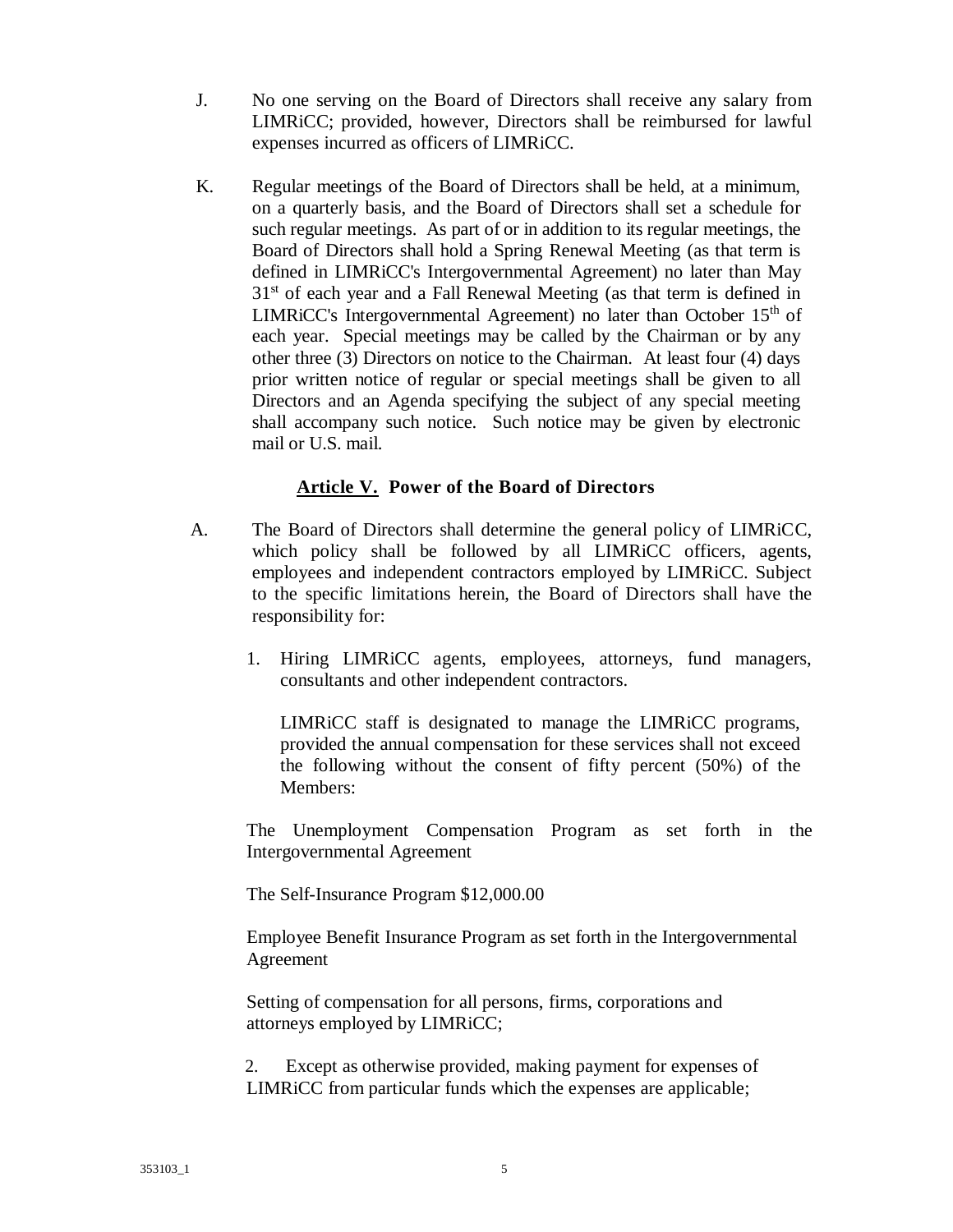3. Setting fidelity bond requirements for officers, employees or other persons;

4. Determining that subject to Article IV, E: Approval of alterations, amendments or repeal of the By-laws and adoption of new By-laws; provided, however that no such alteration, amendment or repeal shall change the purpose of LIMRiCC as stated in Article II above;

5. Approving of the acceptance of new Members and the expulsion of Members, including the execution of agreements for insurance coverage and/or self-insurance coverage with Boards of Library Trustees, Library Districts, Library Systems, Public Libraries and Intergovernmental Entities that provide services to Public Libraries to facilitate the centralized administration and payment of claims;

6. Approving of the participation of Members in the Program or Programs of insurance coverage selected by the respective Members;

7. Approving and amending the annual budget of LIMRiCC;

8. Approving the educational and other programs relating to risk reduction;

9. Approving of reasonable and necessary loss reduction and prevention procedures that must be followed by all Members;

- 10. Purchasing of insurance;
- 11. Paying of Claims;
- 12. Setting premiums for coverage;
- 13. Providing other powers hereinafter set forth;
- 14. Paying the expenses of operation;
- 15. Approving other matters incidental to the foregoing;

16. Including LIMRiCC and its officers and employees in the LIMRiCC Programs;

17. Making assessments against Members as provided by Agreement;

18. Approving additional contracted services to be performed by LIMRiCC staff for other libraries, intergovernmental entities and governmental entities and the revenue from such services will be used to keep overall administrative costs lower for all LIMRiCC members.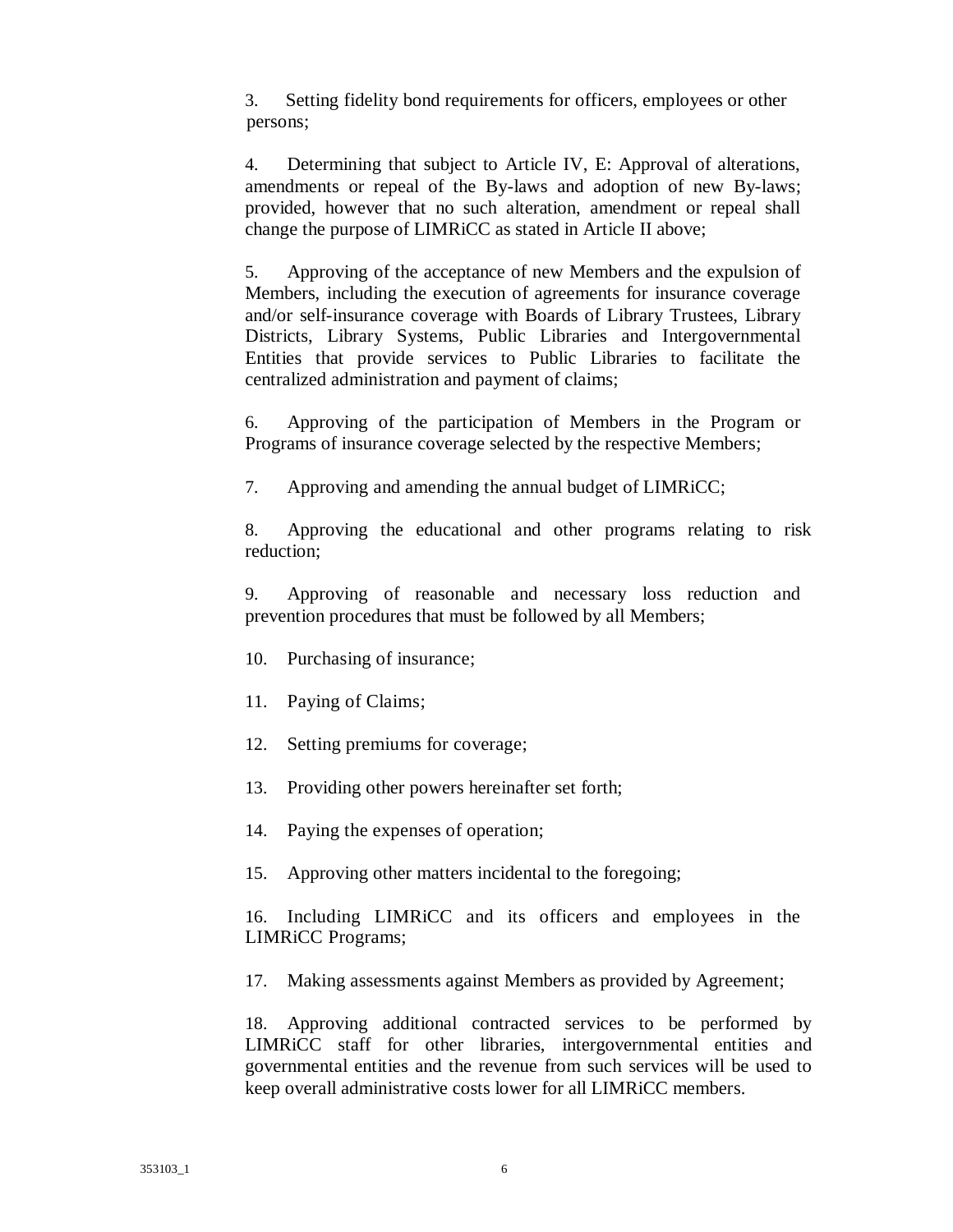#### **Article VI. Liability of LIMRiCC, Its Officers and Directors**

The members of the Board of Directors and the officers and employees of LIMRiCC shall use ordinary care and reasonable diligence in the exercise o their powers and in the performance of their duties hereunder. They shall not be liable for any mistake of judgment or other action made, taken or omitted by them in good faith; nor for any action taken or omitted by any agent, employee or independent contractor; nor for any loss incurred through investment of LIMRiCC funds or failure to invest. They may participate in indemnification and self insurance programs. No Director, officer or employee shall be liable for any action taken or omitted by any other Director or officer.

The liability of LIMRiCC, its officers and Directors is limited solely to the proceeds of payments of Members and proceeds of any insurance provided by LIMRiCC. The funds of each insurance program, i.e. those established under Articles IX, X and XI of the Intergovernmental Agreement are to be kept separate and accounted for' separately. Claims in each such separate insurance program are limited to the funds of that separate program.

If any claim or action not covered by insurance is instituted against a Director, officer or employee of LIMRiCC allegedly arising out of an act or omission occurring within the scope of his or her duties, LIMRiCC shall at the request of them:

- A. appear and defend against the claim or action; and
- B. pay or indemnify the Director, officer or employee for a judgment and court costs based on such claim or action, provided there shall be no indemnification for any portion of a judgment representing an award of punitive or exemplary damages; and
- C. pay or indemnify the Director, officer or employee for a compromise or settlement of such claim or action providing the settlement is approved by the Board of Directors of LIMRiCC.

The term Director, officer or employee shall include former Directors, officers and employees. This indemnification resolution shall not apply if the Board of Directors finds that the claim or action is based on malicious, willful or criminal misconduct. In such case the action to be taken by the Board of Directors will be determined after an investigation of the facts.

#### **Article VII. Programs of Insurance and/or Self-Insurance**

LIMRiCC may purchase insurance policies from insurance companies having a Certificate of Authority issued by the Department of Insurance of the State of Illinois. LIMRiCC may also provide risk-management services, administer and jointly support a risk management program, establish a risk-management pool, and provide services for processing and defending unemployment and worker's compensation claims.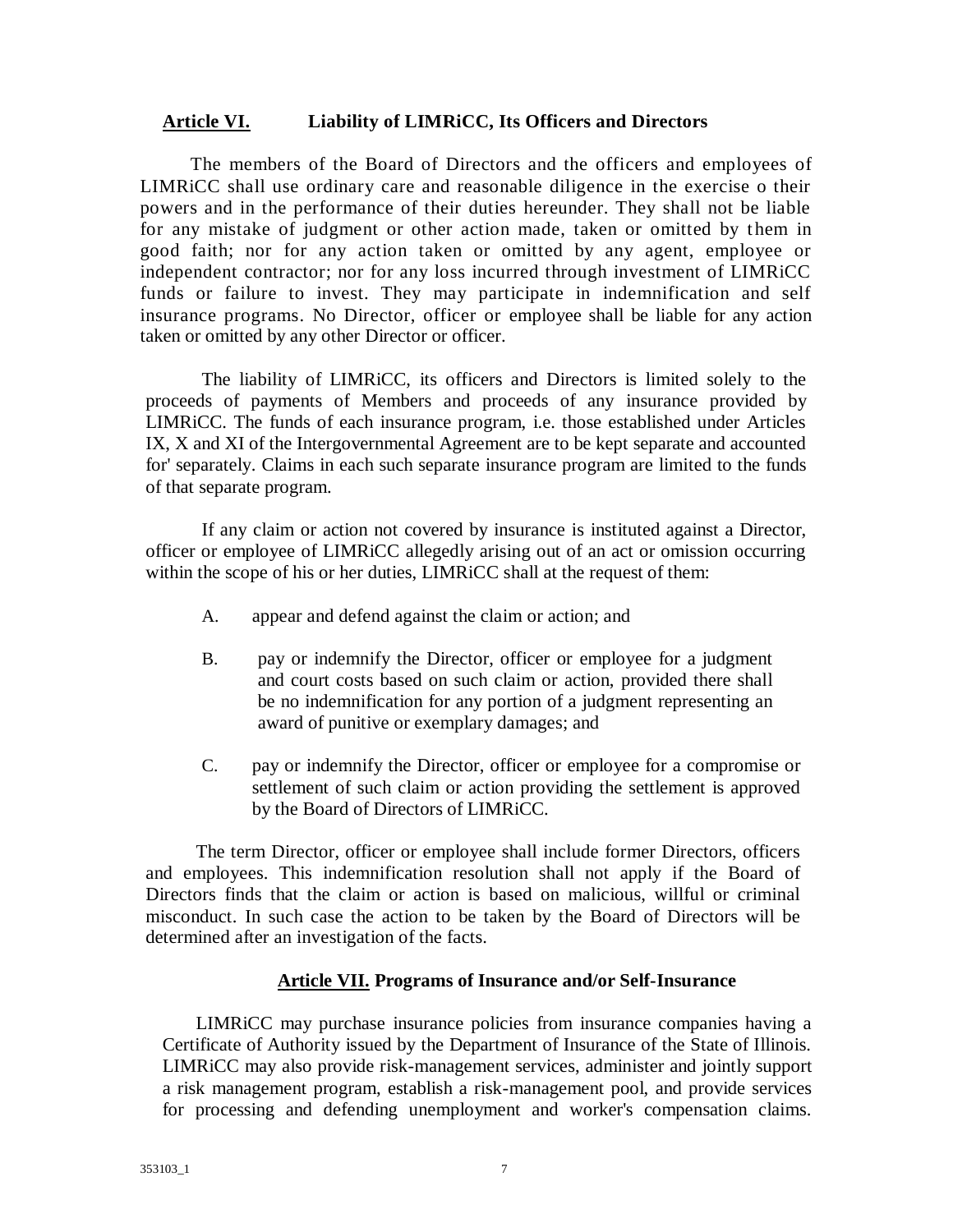LIMRiCC may also organize and operate a self-insured health insurance plan for the benefit of Members.

# **Article VIII. Fiscal Year — Budget**

- A. The fiscal year of LIMRiCC shall commence on July 1 and end on June 30;
- B. During the last quarter of each fiscal year, the Board of Directors of LIMRiCC shall approve a preliminary budget for the administration of each Program for the next fiscal year. Copies of the preliminary budget shall be sent to each Member via electronic mail, and the Board of Directors shall set a hearing date on the budget at which time all Members of LIMRiCC will be given an opportunity to be heard. The preliminary budget shall set forth the method by which payments of Members are to be determined for the following fiscal year. After the public hearing and before the end of the fiscal year, the Board of Directors shall approve a final budget that will include the amounts of the annual payments to be made by each Member. Failure of the Board of Directors to approve a preliminary or final budget within these time limits shall not relieve the Members of the obligation to make annual or supplementary payments to LIMRiCC as hereinafter provided. Notwithstanding anything to the contrary herein, the procedures outlined in the LIMRiCC Intergovernmental Agreement for the Employee Benefit Insurance Program shall control for purposes of determining the amounts paid by members under said program.
- C. Funds shall be audited annually after June 30.

# **Article IX. Notices**

All notices of claims or any other notice required to be given pursuant to these By-Laws, shall be sent by certified mail and shall be addressed to:

> LIMRiCC PO Box 1016 Orland Park, IL 60462 Attention: Executive Director

and to:

Member Library [Address of the main library building] Attention: Head Librarian

# **Article X. Termination of Agency**

By two-thirds vote for approval of the Board of Directors and on six (6) months' notice prior to June 30 of any year, LIMRiCC may be terminated and dissolved. This dissolution and termination shall have the same effect on the programs set forth as if LIMRiCC had terminated the Agreement as to each individual Member. The termination of LIMRiCC shall not be effective until all outstanding covered claims of Members have been resolved.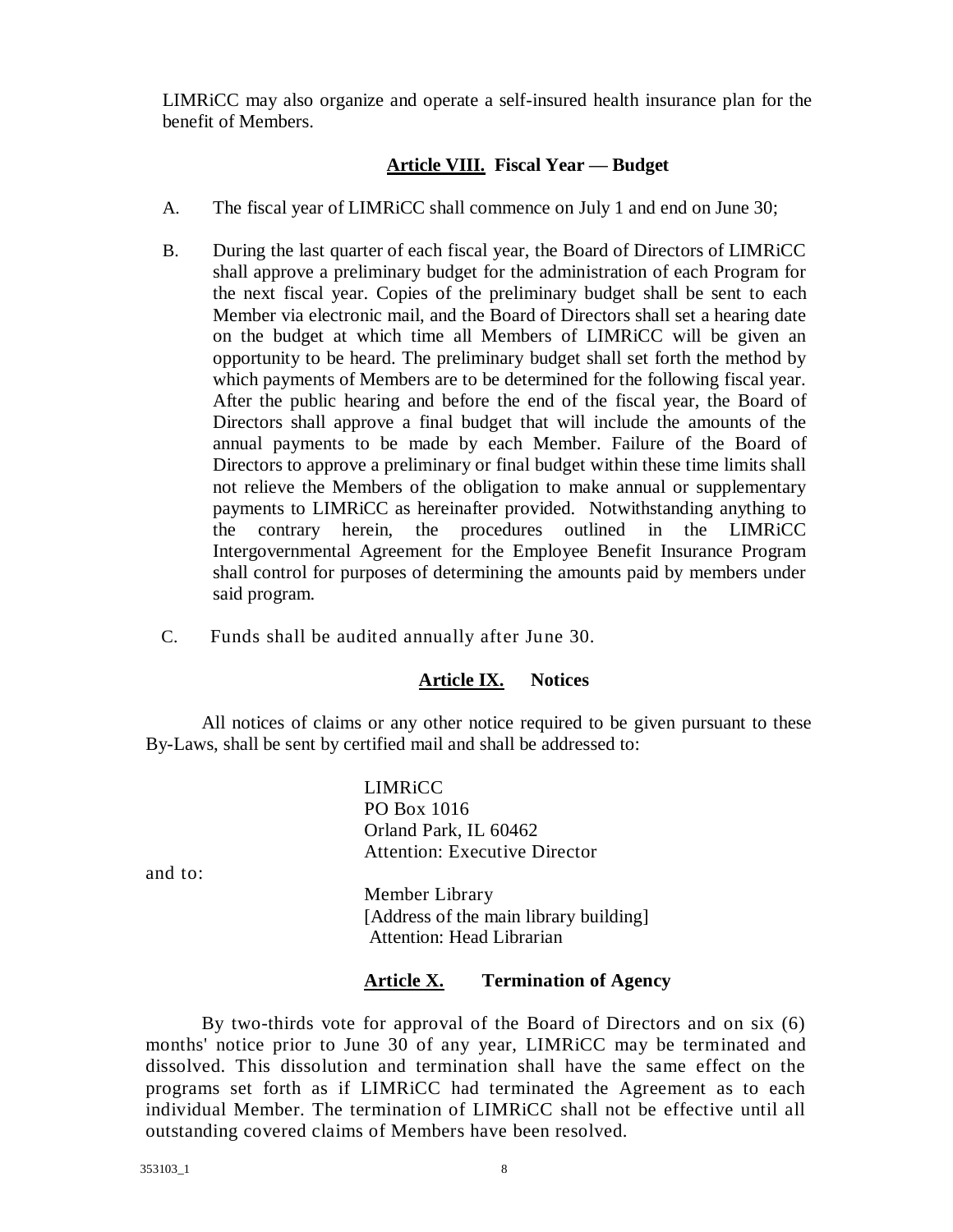# **Article XI. Amendments**

The Board of Directors may, in the following manner, amend the "By-Laws of the The Library Insurance Management and Risk Control Combination (LIMRiCC)" at any time and from time to time add a new provision or change or remove an existing provision:

(a) The Board of Directors shall adopt a Resolution setting forth the proposed amendment and the date on which the amendment is to become effective, and directing that the proposed amendment be submitted to each LIMRiCC Member that will be affected by the proposed amendment.

(b) LIMRiCC shall give to each LIMRiCC Member that will be affected by the proposed amendment written notice of the proposed amendment, including the text of the proposed amendment and the date on which the amendment is to become effective, together with a ballot for voting to approve or disapprove the proposed amendment. Such notice shall be given not less than 60 days and not more than 90 days before the proposed effective date of the amendment, either via electronic mail or U.S. mail. If mailed, such notice shall be deemed to have been delivered on the second day after the day on which it is deposited in the United States mail, addressed to the Member at its address on the records of LIMRiCC, with postage prepaid.

(c) Each LIMRiCC Member must return its ballot to LIMRiCC on or before 5:00 PM on the proposed effective date of the amendment.

(d) The proposed amendment shall be adopted upon receiving the affirmative vote of at least two-thirds of the LIMRiCC Members entitled to vote on such amendment.

(e) Any number of amendments may be submitted to the LIMRiCC Members and voted upon by them at one time.

(f) A LIMRiCC Member that has timely voted against the adoption of a proposed amendment may, within 60 days after the effective date of the proposed amendment, elect to withdraw from the LIMRiCC Program(s) affected by the new amendment, but only if the amendment materially and adversely affects the Member.

(g) Any LIMRiCC Member that is entitled to elect to withdraw from the LIMRiCC Program(s) in question is precluded from challenging the new amendment that creates the right of withdrawal, unless the adoption of the amendment is fraudulent with respect to the Member or with respect to LIMRiCC, or constitutes a breach of a fiduciary duty owed to the Member.

(h) A LIMRiCC Member that is entitled to elect to withdraw may do so only if the Member deliver its written election to LIMRiCC within the said 60-day period.